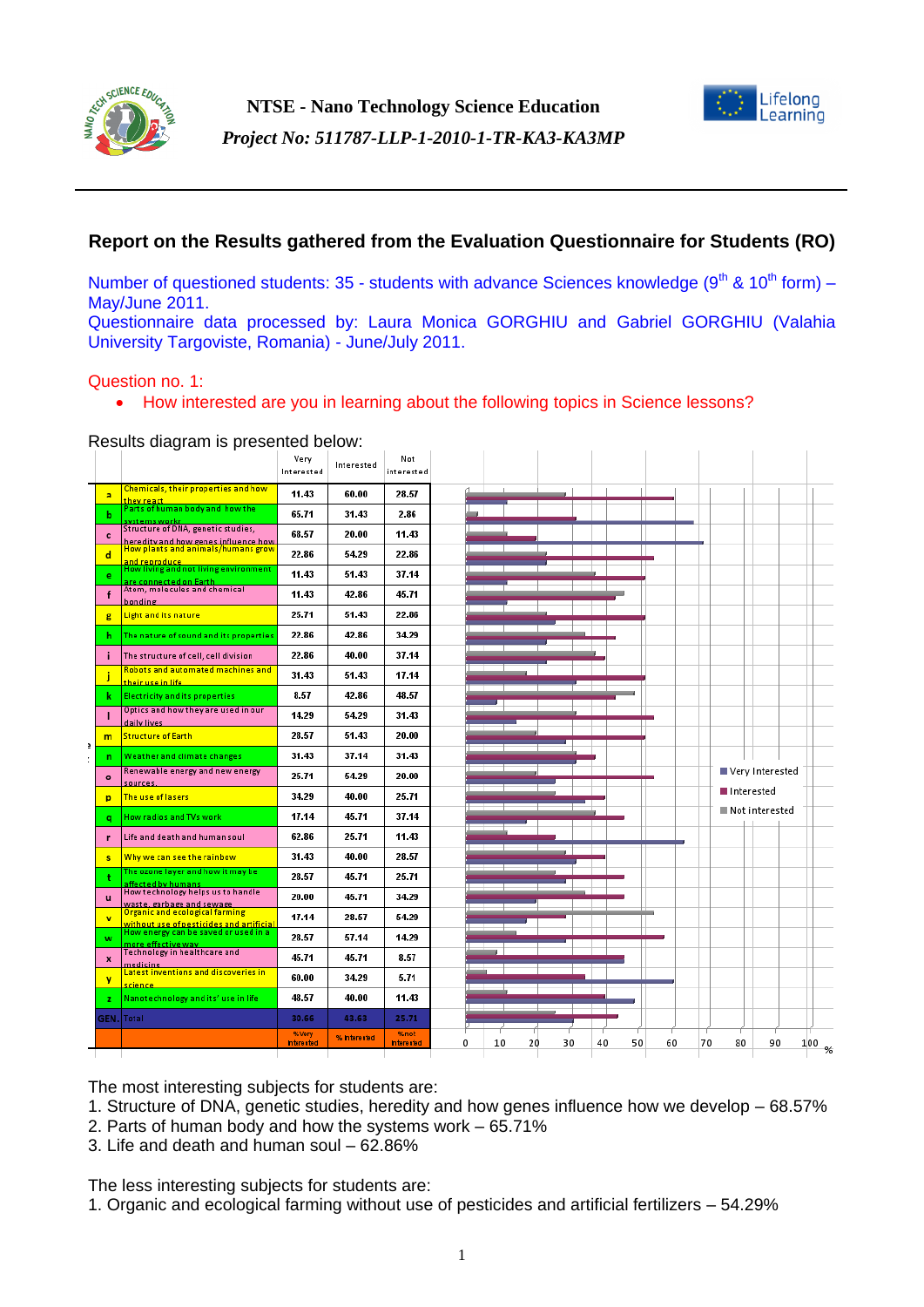



# *Project No: 511787-LLP-1-2010-1-TR-KA3-KA3MP*

# 2. Electricity and its properties – 48.57%

3. Atom, molecules and chemical bonding – 45.71% Question no. 2:

# What do you think about Science education in school?

## Results diagram is presented below:

|              |                                                                                | Yes   | Maybe    | No     |                                                                     |
|--------------|--------------------------------------------------------------------------------|-------|----------|--------|---------------------------------------------------------------------|
| a            | School science is a difficult subject                                          | 17.14 | 54.29    | 28.57  |                                                                     |
| Ъ            | School science has opened my eyes to<br>new careers and new events around      | 42.86 | 45.71    | 11.43  |                                                                     |
| $\mathbf{c}$ | l like school science more than most<br>other subjects                         | 20.00 | 37.14    | 42.86  |                                                                     |
| d            | The things that I learn in science at<br>school will be helpful in my everyday | 51.43 | 42.86    | 5.71   | $\square$ Yes<br>■ Maybe                                            |
| e            | School science has increased my<br>curiosity about things we cannot yet        | 48.57 | 37.14    | 14.29  | N <sub>o</sub>                                                      |
|              | School science has increased my<br>appreciation of nature                      | 25.71 | 40.00    | 34.29  |                                                                     |
| g            | School science is my way to<br>technology and science knowledge                | 22.86 | 51.43    | 25.71  |                                                                     |
|              | <b>GEN.</b> Total                                                              | 32.65 | 44.08    | 23.27  |                                                                     |
|              |                                                                                | %Yes  | % May Be | $%$ No | 30<br>50<br>90<br>10<br>40<br>60<br>70<br>80<br>100<br>0<br>20<br>% |
|              |                                                                                |       |          |        |                                                                     |

 51.43% of students consider that things that they learn in Science at school will be helpful in their everyday life.

42.86% of students do not like Science topics more than most other subjects.

## Question no. 3:

• I think that a good way to learn more about science and technology is...

## Results diagram is presented below:



 25.84% of students consider real experiments as the best way for learning about Science and Technology.

• just 5.62% of students appreciate having ordinary lessons in the classroom as a suitable way for learning about Science and Technology.

## Question no. 4a: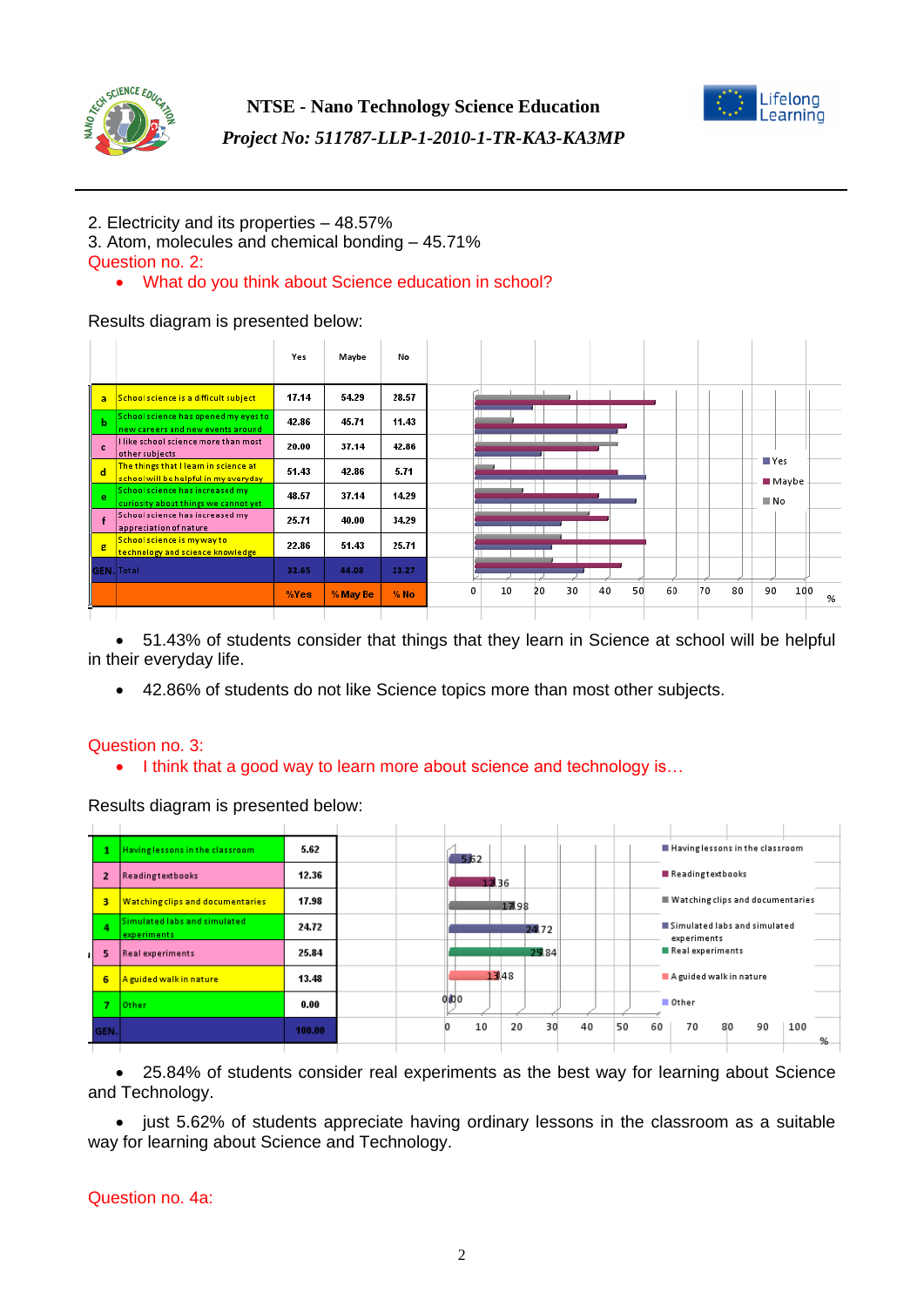



## Do you prefer to use of computers and Internet to discover and learn aspects related to Science topics?

#### Results diagram is presented below:

|                                                                                 | Yes   | No     |  |  |       |   |  |
|---------------------------------------------------------------------------------|-------|--------|--|--|-------|---|--|
| Do you prefer to use of computers and<br>internet to discover and learn aspects | 94.29 | 5.71   |  |  |       |   |  |
|                                                                                 | %Yes  | $%$ No |  |  | 94.29 |   |  |
|                                                                                 |       |        |  |  |       | % |  |

 94.29% of students prefer to use computers and Internet to discover and learn aspects related to Science topics.

 5.71% of students do not prefer to use computers and Internet to discover and learn aspects related to Science topics.

#### Question no. 4b:

• Indicate what kind of specific tools you would like to use to discover and learn aspects related to Science topics.

#### Results diagram is presented below:

|      | <b>PowerPoint Presentations</b> | 7.27   |  | 7 <b>127</b> |          |          |    | PowerPoint Presentations |    |          |
|------|---------------------------------|--------|--|--------------|----------|----------|----|--------------------------|----|----------|
| 2    | Images                          | 9.09   |  | <b>909</b>   |          |          |    | Images                   |    |          |
| 3    | Video clips                     | 41.82  |  |              |          | 4182     |    | Video clips              |    |          |
| 4    | Virtual Experiments             | 41.82  |  |              |          | 4182     |    | Virtual Experiments      |    |          |
| 5    | Other                           | 0.00   |  | a bo         |          |          |    | $\blacksquare$ Other     |    |          |
| GEN. |                                 | 100.00 |  |              |          |          |    |                          |    |          |
|      |                                 |        |  | 10           | 20<br>30 | 40<br>50 | 60 | 70<br>80                 | 90 | 100<br>% |

 41.82% of students would like to use educational video-clips and virtual experiments to discover and learn aspects related to Science topics.

• just 7.27% of students would like to use PowerPoint presentations to discover and learn aspects related to Science topics.

#### Question no. 5:

 Choose which kind of specific environments do you like to use for discovering and learning aspects related to Science topics.

Results diagram is presented below: